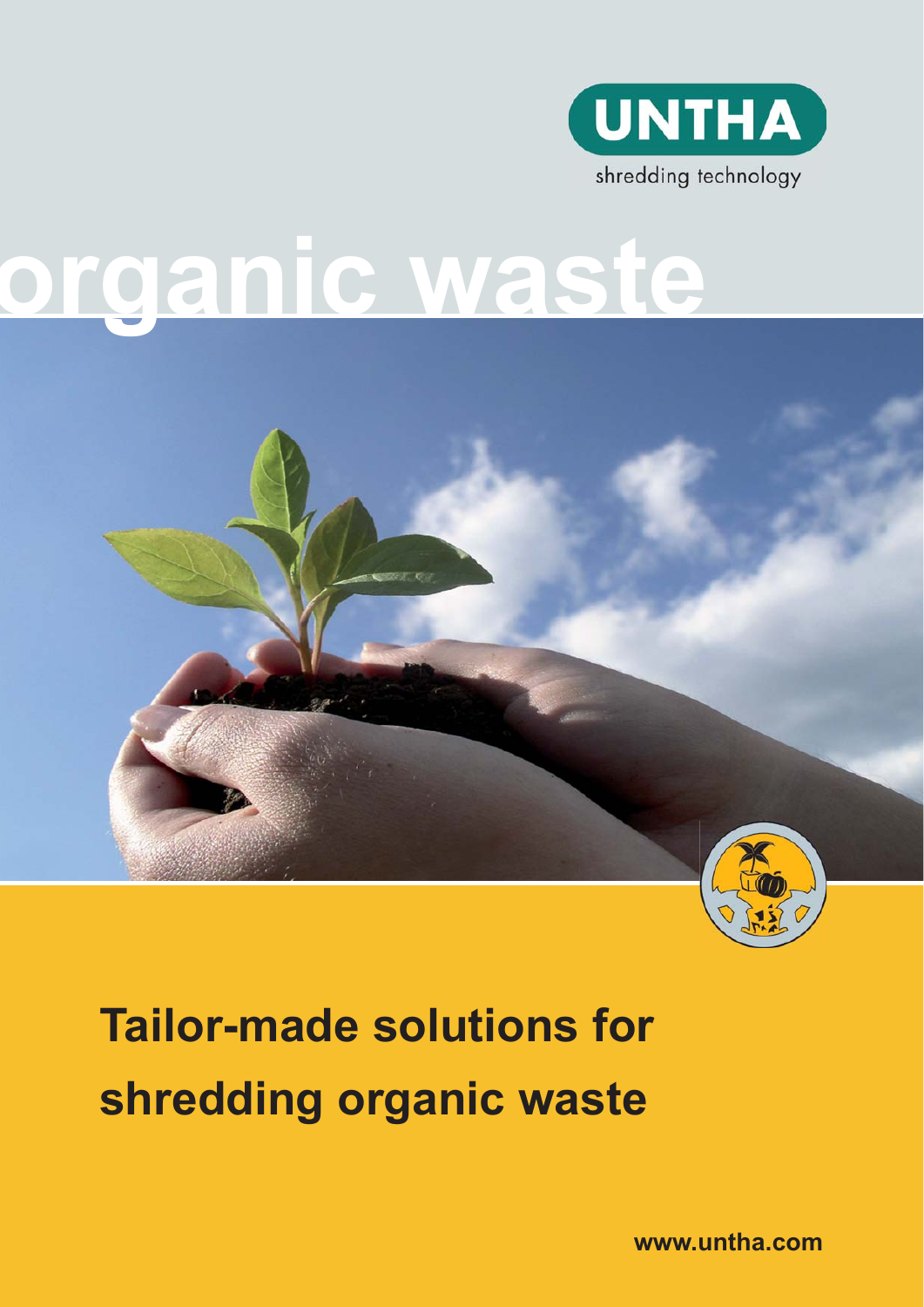

**There is a tailor-made UNTHA shredding solution for every area of use**

#### **Application area**

- $\blacktriangleright$  Slaughterhouse and animal waste
- $\blacktriangleright$  Packaged foods
- $\triangleright$  Organic waste bins
- $\blacktriangleright$  Unfinished food / unused parts of ingredients
- $\triangleright$  Grocery market waste (fruit & veg)
- $\blacktriangleright$  Plant offcuts
- **Preserves**
- $\blacktriangleright$  Bottled and filled drinks

A critical factor in the processing of organic waste is the **desired particle size** of the materials being shredded. For this purpose UNTHA has developed special cutting systems with material-specific tooth and gap geometry. This enables the machines **to achieve excellent throughput results** and a **high-level processing safety** for the **production of compost and organic gases**.

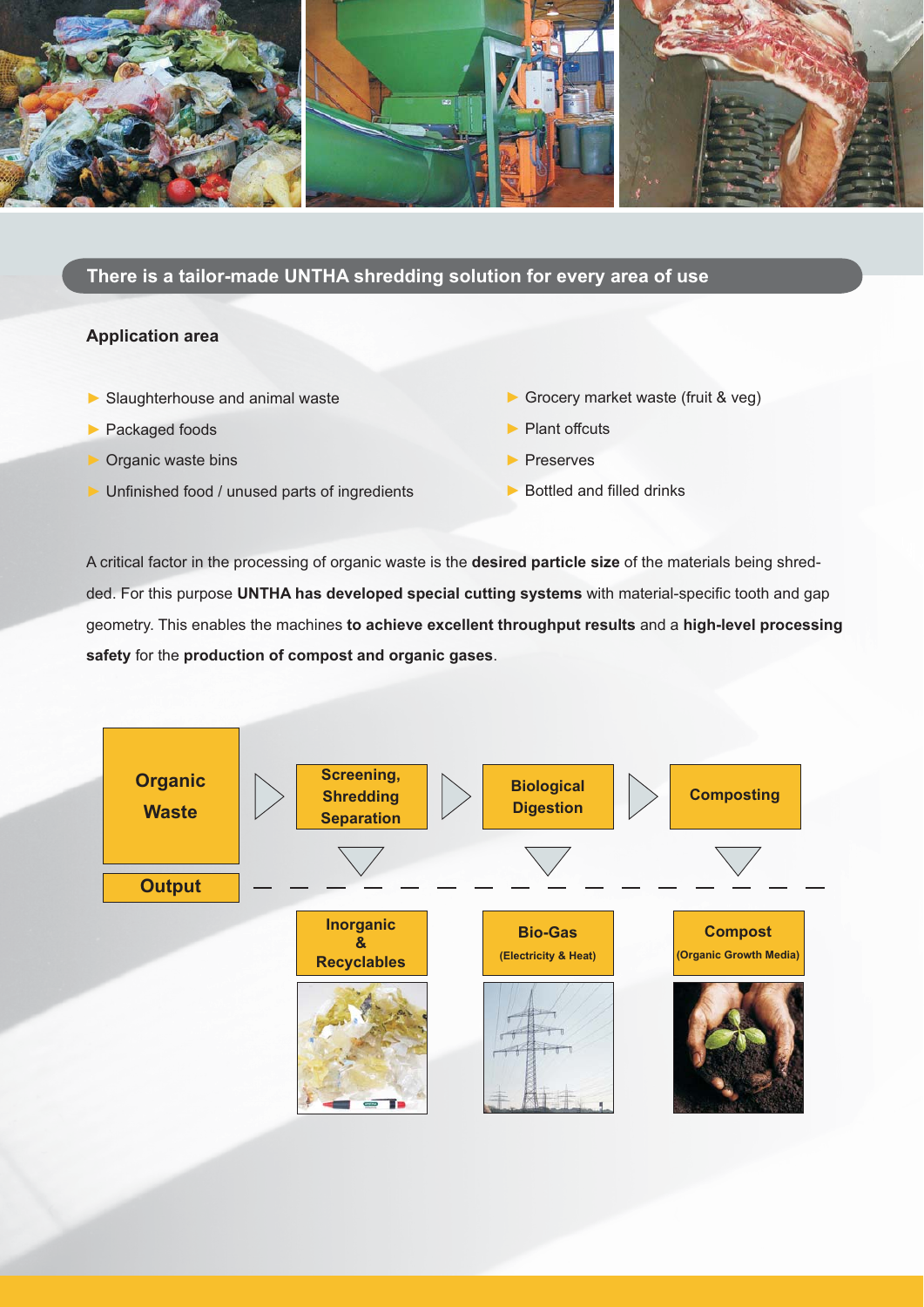

#### **There are lots of good reasons for choosing an UNTHA shredding solution**

The **reliable and robust RS30 and RS40 shredders** have proven their qualities over decades and were specially **developed for a wide range of applications**. They can be operated as 'stand-alone' solutions or integrated as parts of complex lines of processing equipment. They are particularly valued for their **high availability, high throughput rates, with low maintenance** and **energy consumption costs**.

#### **High availability**

- $\bullet$  due to robust construction
- due to quick and reliable servicing
- $\bullet$  due to quick and easy maintenance
- due to rapid delivery of spare parts

#### **Low running costs**

- due to low power consumption
- $\bullet$  due to low cost of maintenance

#### **High throughput**

• due to customised cutting systems

#### **Low emissions (noise, dust, vibrations)**

• due to slow running cutting shafts

#### **Very resistant to unshreddables**

- due to slow turning cutting shafts
- due to superior cutting tool materials

#### **Pre-defined particle size**

 $\bullet$  due to customised cutting disc geometry

#### **Space-saving integration**

• due to compact structure

#### **Technical data**

#### **RS30 4-Shaft Shredder**



#### **RS40 4-Shaft Shredder**



#### **RS40 2-Shaft Shredder**



#### **RS40 2x2-Shaft Shredder**



\*) Stated volumes depend on material specifications

#### Driving power [kW] 11 Cutting unit (width) [mm] 410 Cutting unit (depth) [mm] 560 No. of blade shafts [Stk] 4 Speed main shafts [rpm] 23 Weight [kg] 1.000 Dimensions LxBxH [mm] 1.260x890x620

**Throughput\* [kg/h] ca. 2.500**

| ca. 5.000       |
|-----------------|
| 22              |
| 750             |
| 700             |
| 4               |
| 20              |
| 1.600           |
| 1.670x1.000x460 |
|                 |

#### **Throughput\* [kg/h] ca. 10.000** Driving power [kW] 37 Cutting unit (width) [mm] 900 Cutting unit (depth) [mm] 680 No. of blade shafts [Stk] 2 Speed main shafts [rpm] 38/48 Weight [kg] 2.150 Dimensions LxBxH [mm] 2.150x1.000x600

**Throughput\* [kg/h] ca. 20.000** Driving power [kW] 88 Cutting unit (width) [mm] 1.054 Cutting unit (depth) [mm] 860 No. of blade shafts [Stk] 4 Speed main shafts [rpm] 48 Weight [kg] 5.000 [mm] 2.400x1.550x790

| Dimensions LxBxH |  |
|------------------|--|
|                  |  |